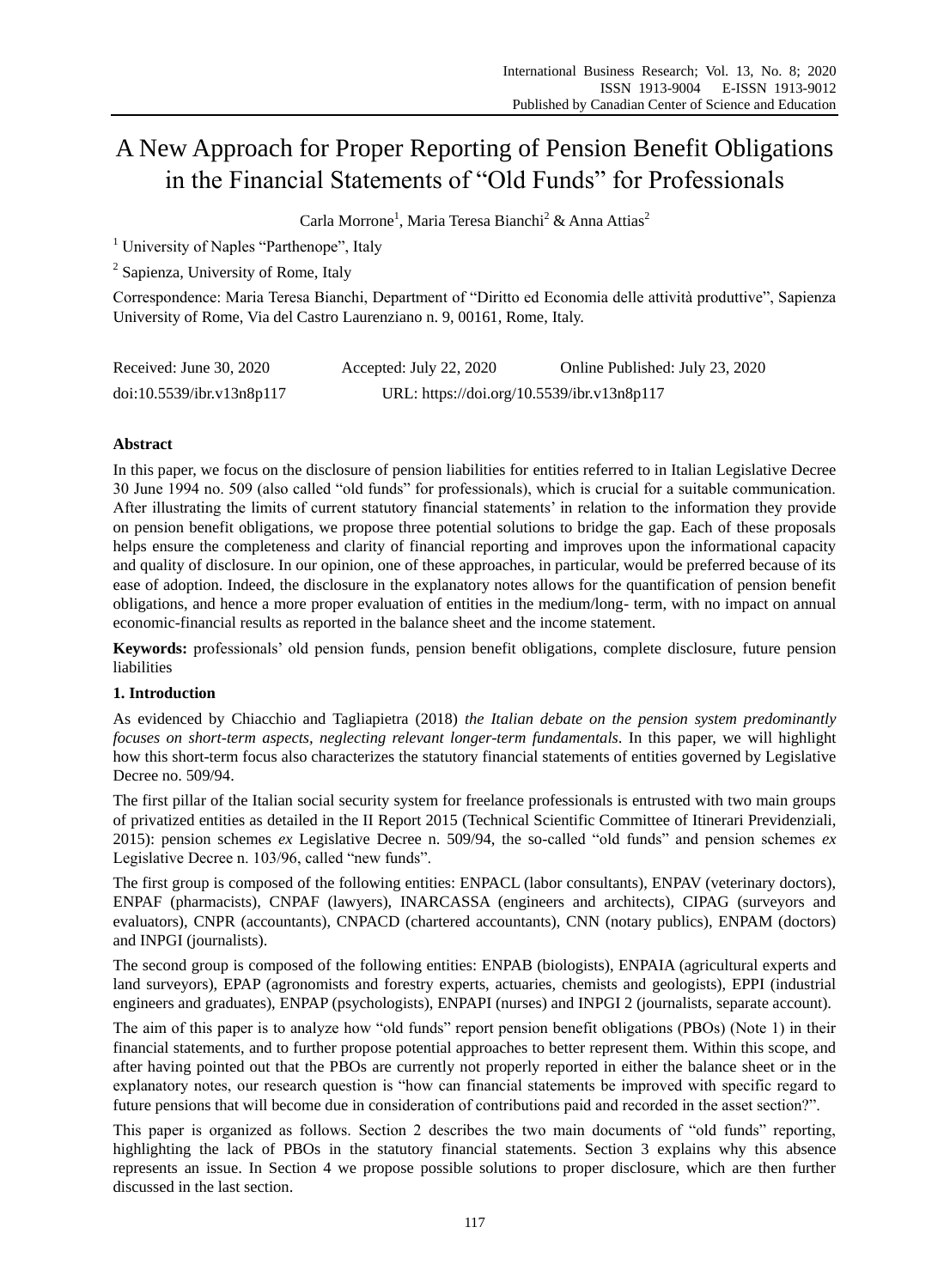#### **2. Theory**

#### *2.1 Pension Calculation*

Pensions can be calculated with different approaches which could have a significant impact on the pension computation (Attias, Arezzo, Pianese, & Varga, 2016). In particular, we distinguish between two different methods for the calculation: the income-based system, the so-called Defined Benefits (DB), that evaluates pensions considering the average of an individual"s "last" income (Note 2); and the contribution-based system, the so-called Defined Contributions (DC), that evaluates pensions considering contributions paid by each professional over their whole working life (Kalyta & Magnan, 2008). In other words, by using the latter method pensions are estimated referring to contributions provided during an individual"s entire professional life, rather than just their "last" income (Kemp & Patel, 2012), which shows a sharp decline in gross substitution rate (SR) (Note 3). Using this method, the pension is determined by multiplying the amount of contributions paid over an individual"s whole professional life (calculated applying the benefit growth rate (Note 4)) by an age-related transformation coefficient, which reflects the life expectancy at retirement, without a sex distinction, and consequently the expected number of annual pension payments (Franco, 2001).

#### *2.2 Pension Funds Reporting*

The primary documents which make up privatized pension schemes" reporting are the actuarial statements (also called the "technical budget") and the statutory financial statements.

The actuarial statements are drafted, at least every three years (Note 5), based on forecast data (Note 6) while the statutory financial statements are drawn up annually with final data.

The actuarial statements detail information regarding the applicable legislation in force at the date of drafting, on the financial management system, on demographic, economic and financial data, on the technical bases adopted and on methodology used. As stated by the Ministerial Decree November 29, 2007, technical budget should develop projections of data with reference to the time lapse of 50 years.

The most common methodologies used to develop technical budgets are MAGIS (Coppini, 1979; Tomassetti, 1973), Monte Carlo simulation and Exact Individual Trajectories Method (EIT) (Angrisani & Attias, 2004). Monte Carlo is a stochastic simulation to model the probabilities for different trajectories founded on the Large Numbers Law. In the MAGIS version (the method of management years on an individual basis and with a draw), the elementary probabilities, referring to each individual, are used as weights of random extraction. In this case, trajectories are out of control due to the polynomial aspect which considers all "possible fates". The EIT is set up on an axiomatic individual basis which takes into account, for each fund"s member, the set of all feasible trajectories, that is, all possible life events. Most notable, EIT, starting from the vital cycle of when the professional enrolled in the fund, identifies only the feasible trajectories (that is, the history of each professional is non polynomial) and so trajectories are under control.

Technical budgets allow for the assessment of both the sustainability of the system, from a medium/long-term perspective, and the intergenerational equity and solidarity (Guardiancich & Natali, 2018), which is given by the stable and fair ratio between contributions and benefits paid. With regard to sustainability, it is useful to highlight that the financial crisis has further emphasized the need for performance measures which are able to determine the ability to effectively provide income replacement at retirement age (Hinz, Heinz, Antolin, & Yermo, 2010). Indeed, the European Union also focuses on the sustainability of pensions in several documents (European Commission, 2010, 2018a, 2018b; European Economic and Social Committee, 2010), particularly in the 2010 Green Paper where it states "*An adequate and sustainable retirement income for EU citizens now and in the future is a priority for the European Union. Achieving these objectives in an ageing Europe is a major challenge. Most Member States have sought to prepare for this through pension reforms*." Adequacy and sustainability need to be addressed jointly (Alonso-García, Boado-Penas, & Devolder, 2018) with the aim of solidarity and equity between and within generations. In this context demography plays a very important role.

During the period between 1946 and 1964 the so-called "baby boom" phenomenon occurred (Mazzola et al., 2016). People born during this period represented a large number of professional funds" members in the "90s. The mass of these professionals will retire around 2025/2030 with the problem arising that beneath this population there is a "hole" from the enormous decrease in births since the "70s. This demographic tsunami phenomenon will create an unbalanced relationship between active professionals and retired ones, the immediate consequence of which will be asset erosion. Therefore, sustainability has to be based on the real performance of the variables that have the inherent ability to determine sustainability itself (Angrisani & Di Nella, 2011), and in this sense the financial statements are crucial. Indeed, the actuarial budgets report the projections of the possible evolution in terms of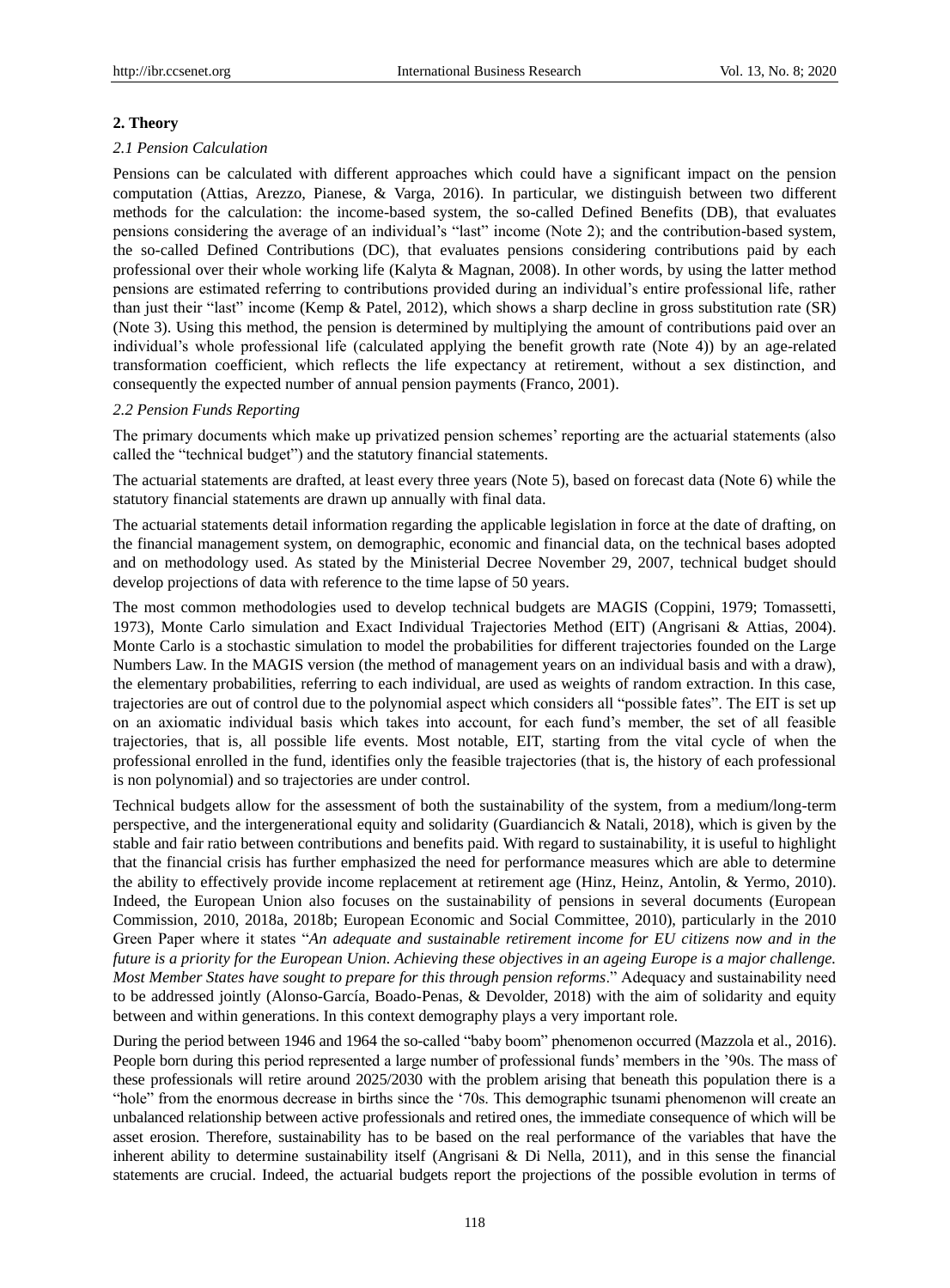inputs (mainly contributions and returns) and outputs (mainly pensions and operating expenses) in consideration of demographic, economic and financial technical bases esteemed by the editor; these projections are not the estimation of the pensions liabilities of privatized entities at the date of the statements (Geroldi, 2014).

The statutory financial statements are administrative-accounting documents used to inform all categories of stakeholders about the economic, financial and asset situation of an entity (Amaduzzi, 1970; Bastia, 1989; Capaldo, 1998).

The legislator has, in fact, ordered that the financial statements must be drafted with clarity, truth and correctness: the principles of the general drafting clause contained in article 2423 of the Civil Code. The right to information of members and third parties is, first of all, the right to economically true information, technically correct and effectively intelligible and therefore clear and this right is guaranteed by art. 2423 of the Italian Civil Code (L. A. Bianchi, 2013). The financial statements are legitimately prepared, therefore the shareholders' resolution that approved them is valid only in the presence of clarity, truth and correctness. This means that none of these principles can be renounced in order to be able to speak fully of a legitimate balance sheet (M. T. Bianchi, 2001).

These can be drafted according to different standards (Capodaglio, Santi, & Tozzi, 2011; Quagli, 2017). In Italy, the financial statements of "old funds" must be compliant with rules of Civil Code, suitably adapted - lacking regulation - to that typical of privatized social security entities (M. T. Bianchi, Nardecchia, & Tancioni, 2014). In particular, article 2423 c.c., as modified by the Legislative Decree no. 139/2015, states that financial statements are made up of a balance sheet, income statement, statement of cash flows and explanatory notes to the financial statements. This article also specifies that additional disclosures must be provided if these are necessary in order to give a true and fair representation of an entity's affairs (PwC, 2017). According to us, these disclosures are necessary, and additional information concerning the PBO must be reported in order to provide a true and fair representation (Marcello & Lucido, 2019). Indeed, as argued by Reiter and Omer (1992), *in the area of pension accounting, […] the accounting choices play a major role in distributional decisions, particularly the distribution of wealth between shareholders and employees* and it could cause the deferral of pension funding to future periods (Chaney, Copley, & Stone, 2002). Even if financial statements are frequently considered to be neutral, objective and consequently trustworthy, in actuality this is not always the case. This is especially notable for pension funds which have specific measurement issues (Schipper & Trombetta, 2010), such as with the calculation of future pensions. *The implication for accounting standard-setting bodies is that both the pension plan assets and pension obligations should be disclosed to facilitate users in making predictions about changes in the economic liability* (Selling & Stickney, 1986).

#### *2.3 Analysis of Statutory Financial Statements of Old Funds*

In this paper, we analyzed financial statements of all the "old funds" that, in compliance with the first article of the Legislative Decree no. 509/94, register at least a reserve equal to 5 annuities of pensions in the equity section and do not report any additional disclosure about PBOs in either the balance sheet or in the explanatory notes. The absence of all PBOs significantly impacts the completeness (M. T. Bianchi, 2001) and the quality of disclosure (Beretta & Bozzolan, 2008). Indeed, to be exhaustive and to satisfy stakeholders" needs, communication should refer to both current and prospective performances (Quagli, 2004). The guiding thread of our logical reasoning is exactly from this perspective.

In Table 1 we recap the amount of contributions paid in 2018, the recorded PBOs and the number of members in the same year for each fund.

| Old funds                                   | <b>Contributions 2018</b><br>(in millions) | <b>Recorded PBOs</b> | Members 2018 |
|---------------------------------------------|--------------------------------------------|----------------------|--------------|
| <b>ENPACL</b> (Labor consultants)           | $\epsilon$ 200                             | none                 | 25 4 69      |
| <b>ENPAV</b> (Veterinary doctors)           | $\epsilon$ 117                             | none                 | 29 25 2      |
| <b>ENPAF</b> (Pharmacists)                  | $\epsilon$ 271                             | none                 | 95 656       |
| CNPAF (Lawyers)                             | $\epsilon$ 1632                            | none                 | 246 945      |
| <b>INARCASSA</b> (Engineers and Architects) | $\epsilon$ 1080                            | none                 | 168 851      |
| <b>CIPAG</b> (Surveyors and Evaluators)     | $\epsilon$ 525                             | none                 | 84 202       |
| <b>CNPR</b> (Accountants)                   | $\epsilon$ 330                             | none                 | 28 7 7 6     |
| <b>CNPADC</b> (Chartered Accountants)       | $\epsilon$ 839                             | none                 | 68 5 52      |
| CNN (Notaries)                              | $\epsilon$ 295                             | none                 | 6270         |
| <b>ENPAM</b> (Doctors)                      | $\epsilon$ 2933                            | none                 | 645 893      |
| <b>INPGI</b> (Journalists)                  | $\epsilon$ 17                              | none                 | 19 9 69      |

Table 1. Data of old pension funds (source: financial statements 2018)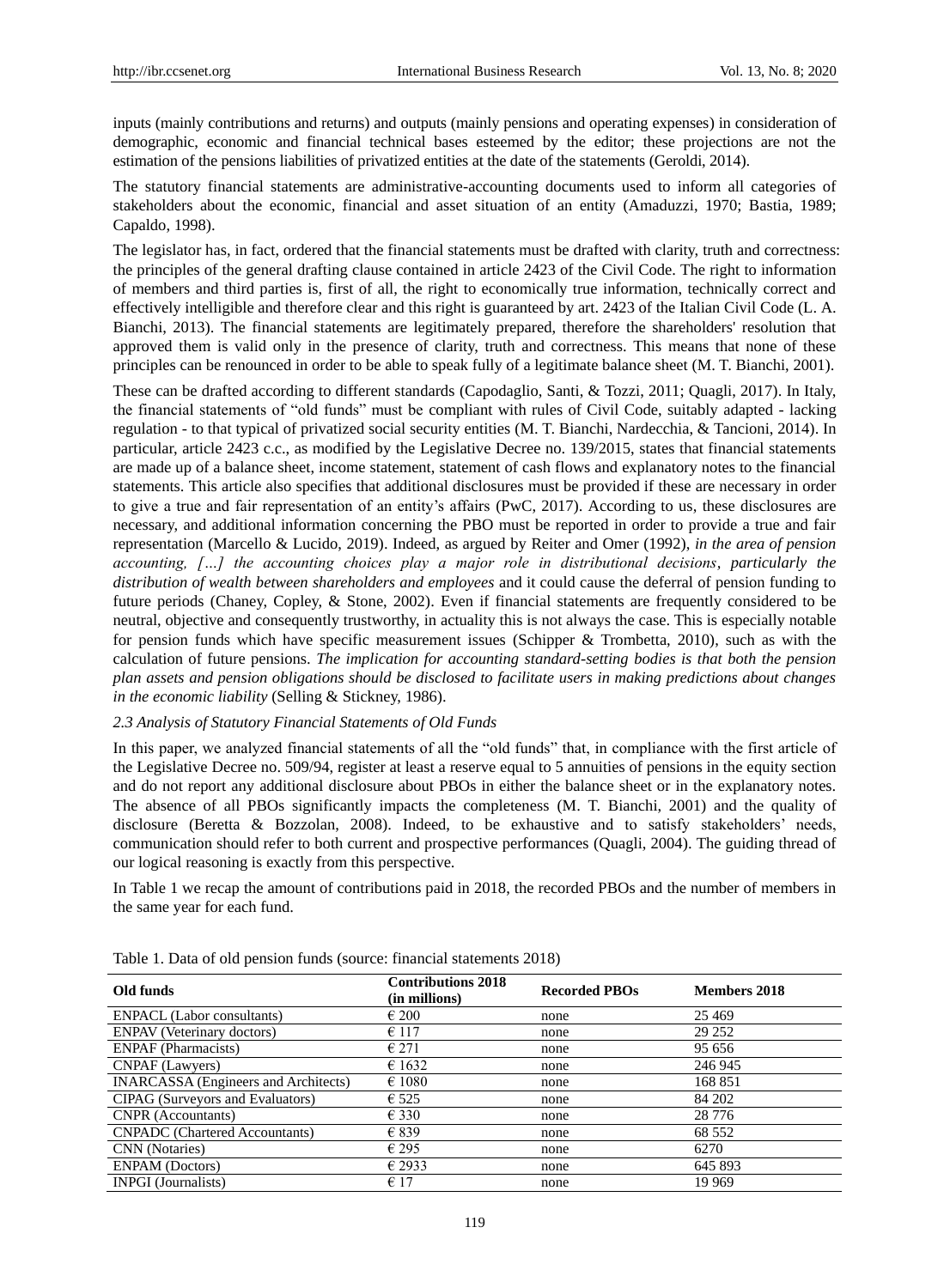#### **3. Results and Discussion**

#### *3.1 Results*

The analysis pointed out that PBOs are not accounted for either in the financial statements or in the technical budget, undermining their disclosure (Andrietti, 1995; Morrone & Angrisani, in press), which is critical for multiple stakeholders and may impact sustainability evaluation (Angrisani, 2008; Angrisani & Di Palo, 2019).

That said, it is then necessary to define a proper accounting principle that is able to take into consideration the contracted retirement promises (Olivieri, Fersini, Melisi, & Brusco, 2015; Rosa, 2012) by prevailing the economic substance over legal form as regulated by the principle introduced by article 2423 *bis* of the Civil Code as amended by article 6, paragraph 3, letter b) of Legislative Decree no. 139/2015. Indeed, pensions not yet due to members because of the absence of the event that implies payment, will nevertheless eventually become due considering the peculiarity of the privatized entities. It is useful to specify that even though the members of the funds are not properly a third party of the entity, defining with them a relationship of a substantially participatory nature, we postulate the position of these certainly characterized by legal protection (Castellino, 1985). The merit for this kind of disclosure is affirmed by the "new funds" that already report this data in their balance sheets. As an example, the balance sheet of ENPAPI as at 31<sup>st</sup> December 2017 reports obligations for future pensions in dedicated funds ("B4a Social Security Fund": € 606 164 060, "B4b Pension Fund": € 48 461 927 and "B4e IVS Fund (invalidity, old age, survivors), separate account":  $\epsilon$  40 467 889).

#### *3.2 Our Proposals*

Based on the analysis performed, we think that a new and specific accounting principle must be designed in order to ensure proper representation of PBOs in the financial statements of "old funds" (Vermeer, Styles, & Patton, 2012). Hence, we propose the following possible solutions to make the financial statements clearer and more informative:

1) registration of a reserve that refers not only to the next 5 years, but which also takes into account a longer time horizon;

2) creation of a fund that effectively integrates the five-year reserve, recording the future obligations;

3) use of the explanatory notes, rather than the quantification of pension benefit obligations in the balance sheet, to create a special section in which to insert the "potential" debt and, therefore, the operational risk (Kaifala, C. Paisey, & N.J. Paisey, 2019) over a wider period than only 5 years. This would create a link between the financial statements and technical budgets, positively impacting the financial statement information.

The first two solutions have a particularly forceful impact because they oblige entities to represent the pension benefit obligations of the following annuities in each financial year (Chaney et al., 2002). The third solution is able to offer a complete disclosure, but appears less "invasive" since it does not directly affect an entity's annual economic-financial results (Giunta & Pisani, 2020).

Therefore, by choosing the third solution it can be assumed that in the explanatory notes the pension benefit obligations of a privatized entity towards its members in the long-term (at least, 20 years) must be indicated, thus highlighting a relevant information for stakeholders.

Such a scheme therefore allows for the construction of a more comprehensive disclosure able to evaluate the sustainability, by creating a proper logical interconnection between the purposes of the financial statements and the technical budgets.

#### **4. Conclusion and Possible Future Researches**

At present, the statutory financial statements of old funds do not present a complete disclosure of pension benefit obligations. Furthermore, the information that can be deduced from the technical budget is constructed with criteria other than those from general accounting and, therefore, does not possess the same informational value. It is essential that the reader of the financial statements has information on the pension debt of the Fund, otherwise the general financial statement drafting clause is not respected due to the lack of clarity.

This demonstrates the need for a different method of presentation.

Utilization of merely quantitative hypotheses could generate complex effects on financial statement results. Conversely, the quantification of pension benefit obligations in the explanatory notes informs the reader without altering results, enabling the analysis of an entity"s sustainability, while still providing all the values on the possible evolution in the long run.

A limitation of this paper refers to the peculiarities concerning Italian "old funds" for professionals that are not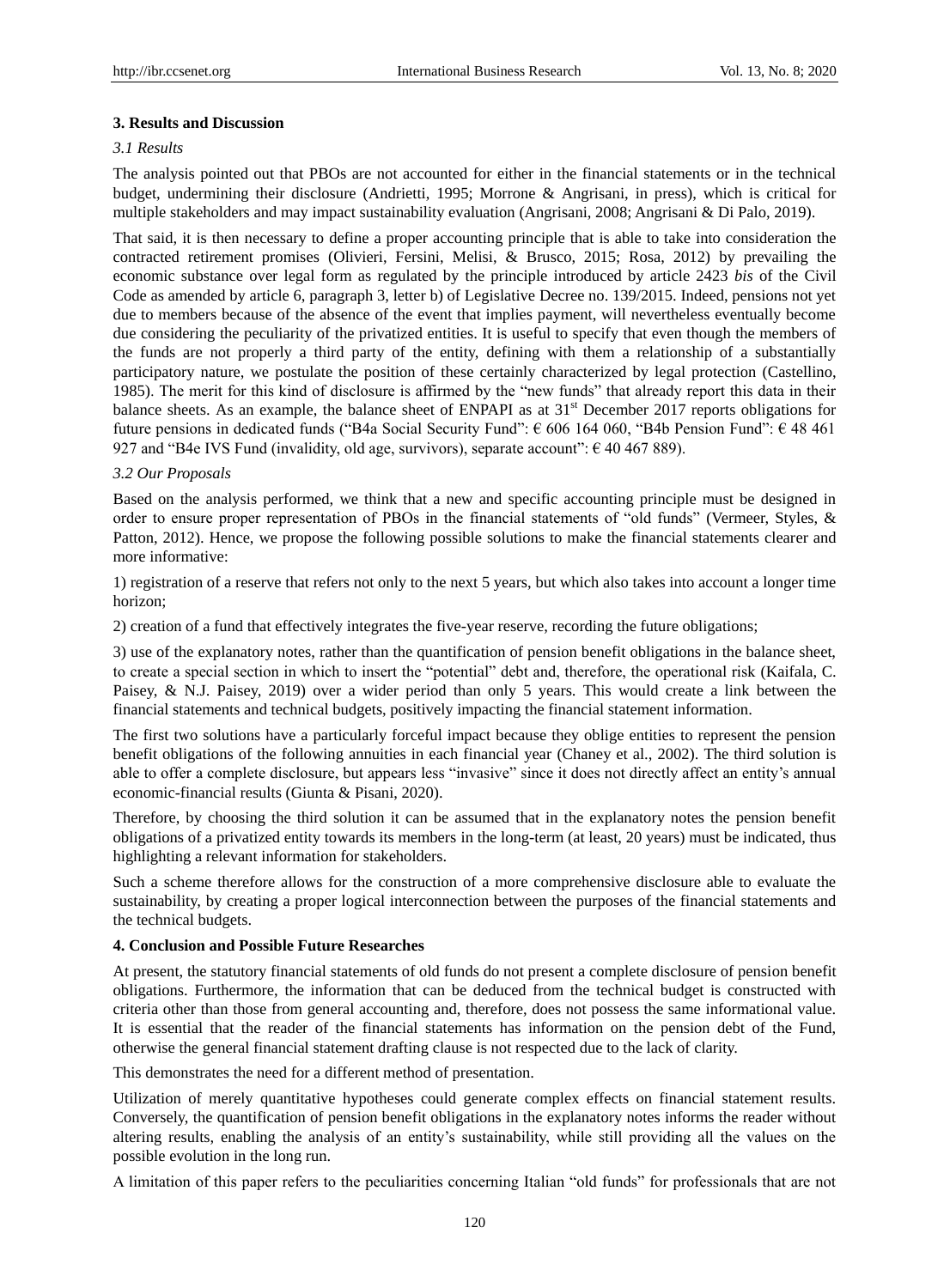easily comparable to other pension funds around the world. Moreover, this analysis does not stress the actuarial issues related to the quantification of pension benefit obligations that could be considered in further researches. Another interesting future study linked to the problem highlighted in this paper concerns the specific risk of the funds represented by the possibility for members to ask back their paid contributions. This latter, indeed, has a significant impact on one side, on the accuracy, completeness and clarity of financial statements and, on the other side, on the pension system"s sustainability evaluation that is relevant also for European policies (European Commission, 2010, 2018a, 2018b; European Economic and Social Committee, 2010).

## **References**

- Alonso-García, J., Boado-Penas, M. D. C., & Devolder, P. (2018). Adequacy, fairness and sustainability of pay-as-you-go-pension-systems: defined benefit versus defined contribution. *European Journal of Finance*, *24*, 1100-1122[. https://doi.org/10.1080/1351847X.2017.1399429](https://doi.org/10.1080/1351847X.2017.1399429)
- Amaduzzi, A. (1970). *Tematica sui bilanci delle Società azionarie*. Rome, K libreria editrice.
- Andrietti, V. (1995). Una stima del debito previdenziale maturato dai principali fondi pensionistici Inps al 31 dicembre 1991. *Rivista Internazionale di Scienze Sociali*, *103*, 699-742.
- Angrisani, M. (2008). The logical sustainability of the pension system. *Pure Mathematics and Applications*, *19*(1), 67-81.
- Angrisani, M., & Attias, A. (2004). A mathematical model for the management of an Invalidity Old Age Survivor Pension Fund: The Exact Individual Trajectories Method. *Pure Mathematics and Applications*, *15*(1), 1-15.
- Angrisani, M., & Di Nella, G. (2011). *Casse professionali, patrimoni e sostenibilità*. Retrieved from http://www.logicaprevidenziale.it/joomla/index.php?option=com\_content&view=article&id=82:casse-profe ssionali-patrimoni-e-sostenibilita&catid=38:editoriali-dicembre-2011&Itemid=2
- Angrisani, M., & Di Palo, C. (2019). The Logical Sustainability Theory for pension systems: the discrete-time model in a stochastic framework under variable mortality. *Pure Mathematics and Applications*, *28*(1), 1-25. <https://doi.org/10.1515/puma-2015-0029>
- Attias, A., Arezzo, M. F., Pianese, A., & Varga, Z. (2016). A comparison of two legislative approaches to the pay-as-you-go pension system in terms of adequacy. The Italian case. *Insurance: Mathematics and Economics*, *68*, 203-211[. https://doi.org/10.1016/j.insmatheco.2016.03.010](https://doi.org/10.1016/j.insmatheco.2016.03.010)
- Bastia, P. (1989). *Il bilancio d'impresa. Formazione e interpretazione*. Bologna, CLUEB.
- Beretta, S., & Bozzolan, S. (2008). Quality versus quantity: the case of forward-looking disclosure. *Journal of Accounting, Auditing and Finance*, *23*, 333-375. [https://doi.org/10.1177/0148558X0802300304](https://doi.org/10.1177%2F0148558X0802300304)
- Bianchi, L. A. (2013). *Bilanci, operazioni straordinarie e governo dell'impresa: Casi e questioni di diritto societario*. Milan, EGEA.
- Bianchi, M. T. (2001). Il principio della chiarezza in una recente sentenza della Corte di Cassazione. *Rivista Italiana di ragioneria e di economia aziendale*, *5-6*, 249-255.
- Bianchi, M. T., Nardecchia, A., & Tancioni, F. M. (2014). Pension Fund"s Corporate and Economic Profiles. *International Business Research*, *7*(11), 181-189.<https://doi.org/10.5539/ibr.v7n11p181>
- Capaldo, P. (1998). *Reddito, capitale e bilancio di esercizio. Una introduzione*. Milan, Giuffrè.
- Capodaglio, G., Santi, M., & Tozzi, I. (2011). The introduction of international accounting standards in the italian small and medium sized entities. *Economic Research*, *24*(2), 126-136 <https://doi.org/10.1080/1331677X.2011.11517461>
- Castellino, O. (1985). Is there a second public debt (larger than the first)?. *Moneta e Credito*, *38*(149), 21-30.
- Chaney, B. A., Copley, P. A., & Stone, M. S. (2002). The effect of fiscal stress and balanced budget requirements on the funding and measurement of state pension obligations. *Journal of Accounting and Public Policy*, *21*(4-5), 287-313. [https://doi.org/10.1016/S0278-4254\(02\)00064-9](https://doi.org/10.1016/S0278-4254(02)00064-9)
- Chiacchio, F., & Tagliapietra, S. (2018). *Italy's pension spending: Implications of an ageing population*. Retrieved from

https://www.bruegel.org/2018/04/italys-pension-spending-implications-of-an-ageing-population/

Coppini, M. A. (1979). The method of demographic and financial projections on an individual basis and by means of random drawings (MAGIS). Presented at the 7th International Conference of Social Security Actuaries and Statisticians, Acapulco.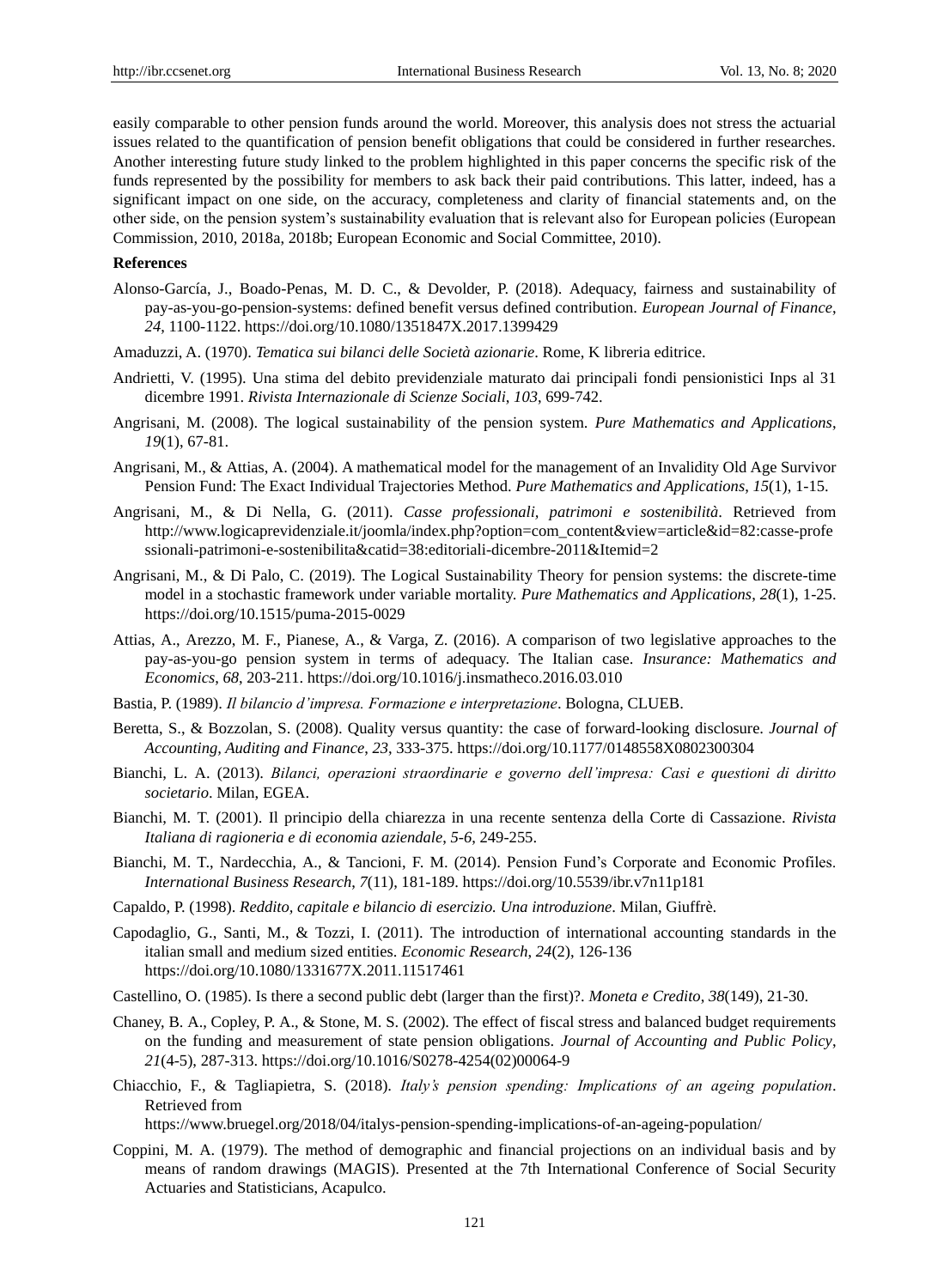- European Commission. (2010). *Green Paper, Towards adequate, sustainable and safe European pension systems*, COM (2010) 365 final, Brussels.
- European Commission. (2018a). *The 2018 Ageing Report: Economic and budgetary projections for the 28 EU Member States (2016-2070)*. European Economy, Institutional Paper no. 079.
- European Commission. (2018b). *Pension Adequacy Report 2018. Current and Future Income Adequacy in Old Age in the EU*. Vol. 2 - Country profiles. Publications Office of the European Union, Luxembourg.
- European Economic and Social Committee. (2010). *Proposal for a Council Decision on guidelines for the employment policies of the Member States – Part II of the Europe 2020 Integrated Guidelines*. COM (2010) 193 final. Reporteur – general: Wolfgang Greif. Brussels.
- Franco, D. (2001). Italy: The Search for a Sustainable PAYG Pension System. Presented at the International Seminar on Pensions, Sano-shoin, Hitotsubashi University, Tokyo, Japan.
- Geroldi, G. (2014). *Le riforme del sistema previdenziale italiano*. Retrieved from [https://www.academia.edu/7820744/Le\\_riforme\\_del\\_sistema\\_previdenziale\\_italiano](https://www.academia.edu/7820744/Le_riforme_del_sistema_previdenziale_italiano)
- Giunta, F., & Pisani, M. (2020). *Il bilancio*. Rome, Maggioli.
- Guardiancich, I., & Natali, D. (2018). Pensions in Italy: New challenges and old Problems. *Politiche Sociali*, *5*(3), 437-442.<https://doi.org/10.7389/91921>
- Hinz, R., Heinz, R., Antolin, P., & Yermo, J. (2010). *Evaluating the Financial Performance of Pension Funds, Directions in Development - Finance.* The World Bank[. https://doi.org/10.1596/978-0-8213-8159-5](https://doi.org/10.1596/978-0-8213-8159-5)
- Kaifala, G. B., Paisey, C., & Paisey, N. J. (2019). The UK pensions landscape A critique of the role of accountants and accounting technologies in the treatment of social and societal risks. *Critical Perspectives on Accounting*.<https://doi.org/10.1016/j.cpa.2019.06.005>
- Kalyta, P., & Magnan, M. (2008). Executive pensions, disclosure quality, and rent extraction. *Journal of Accounting and Public Policy*, *27*(2), 133-166[. https://doi.org/10.1016/j.jaccpubpol.2008.01.002](https://doi.org/10.1016/j.jaccpubpol.2008.01.002)
- Kemp, M. H. D., & Patel, C. C. (2012). Entity-wide risk management for pension funds. *British Actuarial Journal*, *17*(2), 331-394. <https://doi.org/10.1017/S1357321712000086>
- Marcello, R., & Lucido, N. (2019). Le passività potenziali: valutazione ed iscrizione in bilancio | Fondazione Nazionale di Ricerca dei Commercialisti.
- Mazzola, P., Rimoldi, S. M. L., Rossi, P., Noale, M., Rea, F., Facchini, C.,... Annoni, G. (2016). Aging in Italy: The need for new welfare strategies in an old country. *Gerontologist*, *56*(3), 383-390. <https://doi.org/10.1093/geront/gnv152>
- Morrone, C., & Angrisani, M. (in press). What about the Information Capacity of the Financial Statement of Pension Funds Established as per Legislative Decree No. 509/94? *Economia e Lavoro*.
- Olivieri, G., Fersini, P., Melisi, G., & Brusco, L. (2015). Il debito previdenziale pregresso delle Casse privatizzate. *News Casse*, *3*, 15-18.
- PwC. (2017). *The new financial statements. A summary of revised Italian accounting standards*. Retrieved from https://www.pwc.com/it/en/publications/assets/docs/new-financial-statements.pdf
- Quagli, A. (2017). *Bilancio di esercizio e principi contabili*. Turin, Giappichelli.
- Quagli, A. (2004). *Comunicare il futuro: l'informativa economico-finanziaria di tipo previsionale delle società quotate italiane*. Milan, FrancoAngeli.
- Reiter, S. A., & Omer, T. (1992). A critical perspective on pension accounting, pension research and pension terminations. *Critical Perspectives on Accounting*, *3*(1), 61-85. [https://doi.org/10.1016/1045-2354\(92\)90015-J](https://doi.org/10.1016/1045-2354(92)90015-J)
- Rosa, P. (2012). Il debito previdenziale: nozione, misurazione e conseguenze de iure condendo. *Diritto e Giustizia, Il quotidiano di informazione giuridica*. Retrieved from http://www.dirittoegiustizia.it/news/12/0000055566/Il\_debito\_previdenziale\_nozione\_misurazione\_e\_conse guenze\_de\_iure\_condendo.html
- Schipper, K., & Trombetta, M. (2010). Measurement issues in financial reporting. *European Accounting Review 19*(3), 425-428.<https://doi.org/10.1080/09638180.2010.506282>
- Selling, T. I., & Stickney, C. P. (1986). Accounting measures of unfunded pension liabilities and the expected